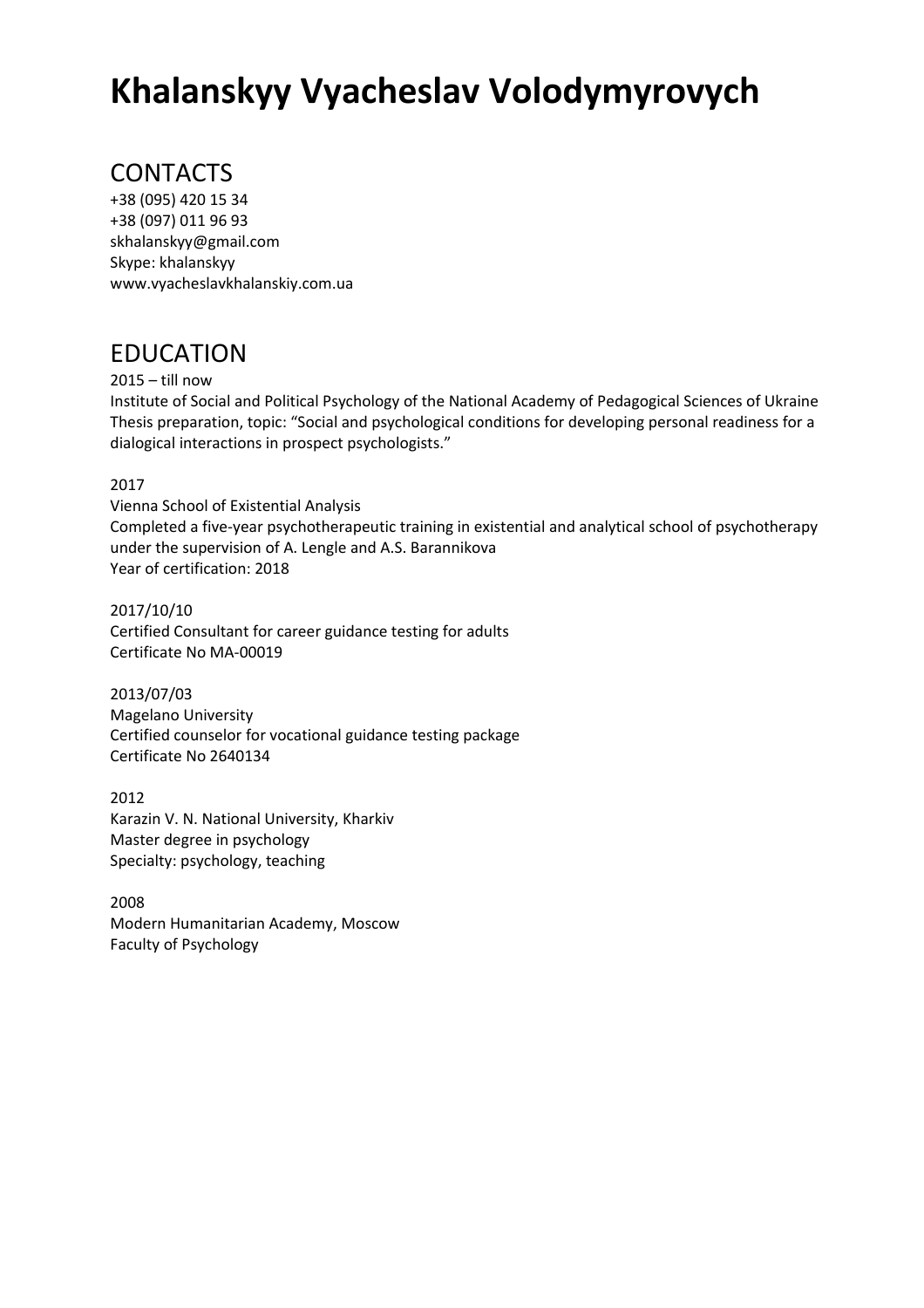### PROFESSIONAL EXPERIENCE

2018 – till now Collaboration with Dr. John Gottman, Gottman Institute

2016 – till now Deutsches Institut für Jugend und Gesellschaft Collaboration with the German Research Institute Youth and Society Publishing project "Shame and loss of affection" by Joseph Nicolosi

#### 2017

Research work Templeton World Charity Foundation and Ukrainian Catholic University Department of Psychology Theme: Phenomenon of forgiveness, under the supervision of Everett Worthington

#### 2016-2017

Research work, supported by Langham Trauma Project, USA Theme: "Family as a source of psychological trauma of personality in context of the military conflict in Ukraine"

#### 2016-2017

M. Dragomanov National Pedagogical University, Kyiv, Ukraine Department of Psychology Teacher of Psychology

#### 2015-2016

Ukrainian Theological Seminary Position: Head of Psychology and Counseling Department Received a US grant for developing the department (long-term project)

#### 2011-2013

Medical Institute for Sexual Health, USA

Collaboration with the Medical Institute of Sexual Health and the Center for Social Services for the Family, Children and Youth

#### 2014-2015

Propaedeutics of Psychiatry, 156 hours. The course has a European certification and is part of the Association of Ukrainian Psychotherapists.

#### 2013-2015

Ukrainian Theological Seminary, Kyiv, Ukraine (member of a European accrediting association and a Euro-Asian accrediting association) Head of training programs in psychology Achievements: developed a program on child psychotherapy; developed a program addressing psychological trauma, in collaboration with Regent University and B.Hrinchenko Kyiv University.

February 24, 2018 Certification in TRE (Trauma Releasing Exercises) under the supervision of Andreas Herold, Zurich, Switzerland

February 4, 2018 The Fish Educational Platform Writing skills training Teachers: Elina Slobodyanyuk, Lyubko Deresh, Mark Levin, Sergei Loiko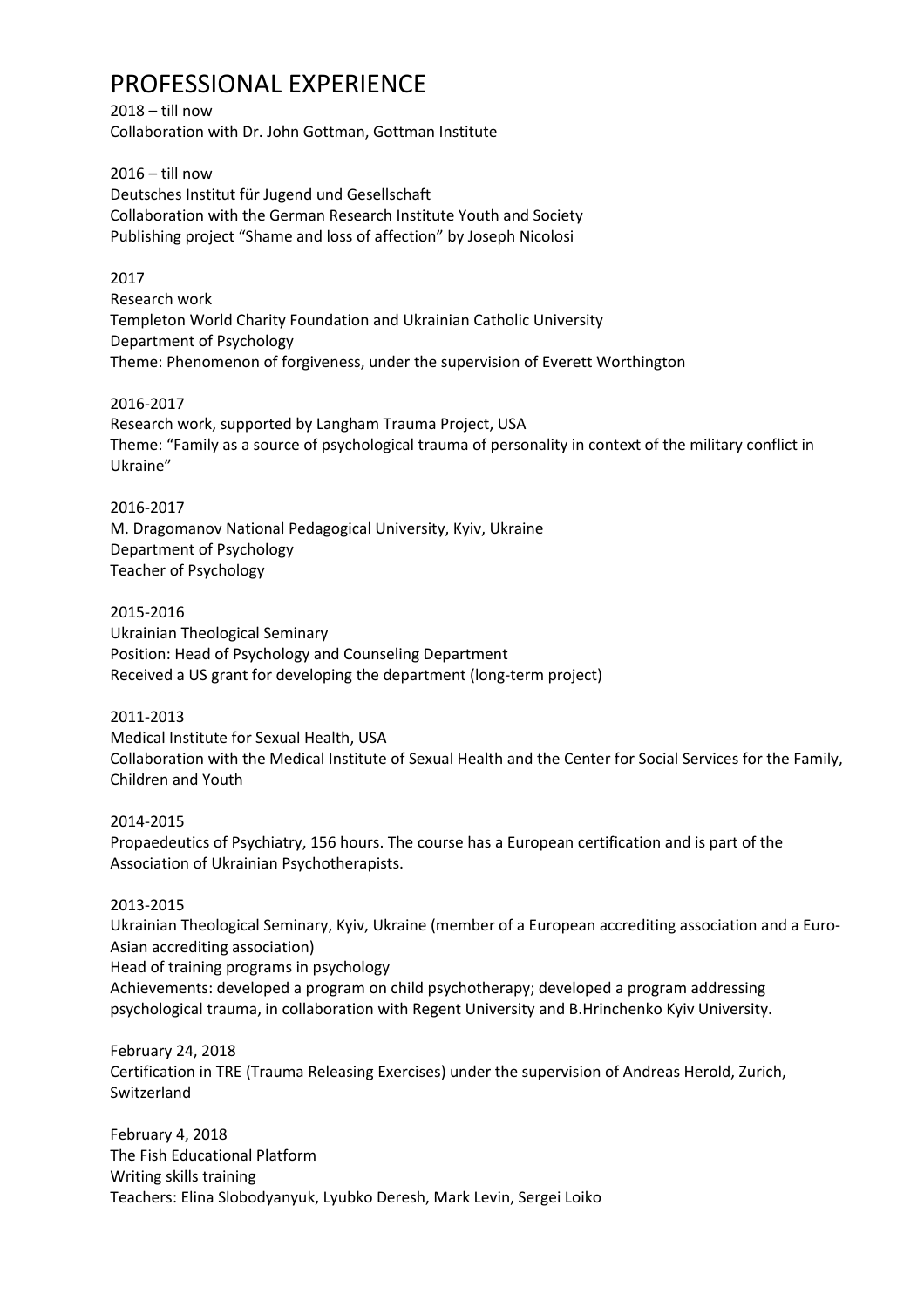# PUBLISHING PROJECTS

2018 – Completed the translation and publishing project of Joseph Nicolosi's book "Shame and loss of affection"

2016 – Implemented a translation and publishing project on a series of books on psychoeducation, in partnership with the Swiss clinic Klinik Sonnenhalde and Svichado Publishing House, Ukraine.

2016 – Managed publishing projects in the field of scientific and popular scientific literature on psychology, psychotherapy and clinical psychology, including:

- o Sexuality and Sexual Disorders by Mark Yarhouse and Erica Tan / translated by A. Panych and L. Crook. Cherkassy: Colloquium, 2016. – 371 pages.
- o Depression: The Disease of the present by Dr. Samuel Pfeiffer / translated by Kushnіkov. Lviv: Svichado, 2017. – 88 pages.
- o Psychosomatics / Dr. Samuel Pfeiffer; trans. O. Kushnіkov. Lviv: Svichado, 2017. 88 pages.

### ARTICLES AND PUBLICATIONS

- 1. Khalanskyy Vyacheslav. The main prerequisites for the integration of psychology and theology / O.M. Kononenko. // Journal of Kyiv Institute for Business and Technology "Christian Psychology: Challenges and Perspectives": 2nd International Conference on Christian Psychology. – К. КіБіТ, 2012. – No 3. – P.25-31.
- 2. Khalanskyy Vyacheslav. Influence of the religious factor on the value-semantic structure of individual / O.M. Kononenko. // Journal of Kyiv Institute for Business and Technology "Christian Psychology: Challenges and Perspectives": 2nd International Conference on Christian Psychology. – К. КіБіТ, 2012. – No 3. – P.71-80.
- 3. Khalanskyy Vyacheslav. Christian psychology as an integrative concept / Marta Bilyk, Irina Horbal // "Ukrainian Psychotherapy in Search of its Place in Public Relations": a collection of materials of the All-Ukrainian Interdisciplinary Scientific and Practical Conference (Lviv, March 29-30, 2013). – Lviv, 2013. – P.43-48.
- 4. Khalanskyy V. Christian psychology as a way of integrating theology and psychology / V.V. Khalanskyy // Scientific notes of the National University of Ostroh Academy. Psychology and Pedagogy. – 2013. – Issue 23. – P.278-282.
- 5. Khalanskyy V. Problems of dialogue of communication as spiritual and psychological dimension of personality / V.V. Khalanskyy // Scientific notes of the National University of Ostroh Academy. Psychology and Pedagogy. – 2013. – Issue 27. – С.145-149.
- 6. Khalanskyy V.V. Dialogical interaction as a developing method of communication / I. P. Manoha // International Chelpaniv Psychological and Pedagogical Readings. Humanitarian Journal of G. Skovoroda Pereyaslav-Khmelnytskiy State Pedagogical University. – Annex 2 to Issue 35, T1 (13): Topical Issue. - K.: Gnosis, 2015. – P.366-379.
- 7. Svetlana Kravchuk, Vyacheslav Khalanskyy. Features of mutual relations in family and attitude towards political and legal sphere in the context of military conflict in Ukraine. Humanitarium / H.Skovoroda Pereyaslav-Khmelnytskiy State Pedagogical University». Pereyaslav-Khmelnytskiy (Kyiv reg.); Nizhyn (Chernihiv reg.): Lysenko M.M., 2017. – Vol.39, Iss.1: Psychology. – 155 p.
- 8. Svetlana Kravchuk, Vyacheslav Khalanskyy. The Family as a source of mental trauma of personality in context of the military conflict in Ukraine. Monography. Langham Trauma Project, USA. 31.06.17.
- 9. Articles in the process of publication in the collection of scientific works in P.L.Shupic NMAPO, 2018:
	- o Evidence-Based Practice Guideline for the Treatment of Adult Patients with Depressive Disorders Part I: Psychiatric Management Authors: Vitaliy Voytenko, Psy.D. Wheaton College, Wheaton, Illinois, USA Michigan State University College of Human Medicine, Grand Rapids, Michigan, USA Louis Nykamp, M.D. Pine Rest Christian Mental Health Services, Grand Rapids, Michigan, USA Michigan State University College of Human Medicine, Grand Rapids, Michigan, USA Eric Achtyes, M.D., M.S. Michigan State University College of Human Medicine, Grand Rapids, Michigan, USA Pine Rest Christian Mental Health Services, Grand Rapids, Michigan, USA Radosveta Stoyanov, M.D. Network 180, Grand Rapids, Michigan, USA Michigan State University College of Human Medicine, Grand Rapids, Michigan, USA Krista Anderson, Ph.D. Pine Rest Christian Mental Health Services, Grand Rapids, Michigan, USA Stephen Thomas, Ph.D.Pine Rest Christian Mental Health Services, Grand Rapids, Michigan, USA Evonne Edwards, Ph.D. Pine Rest Christian Mental Health